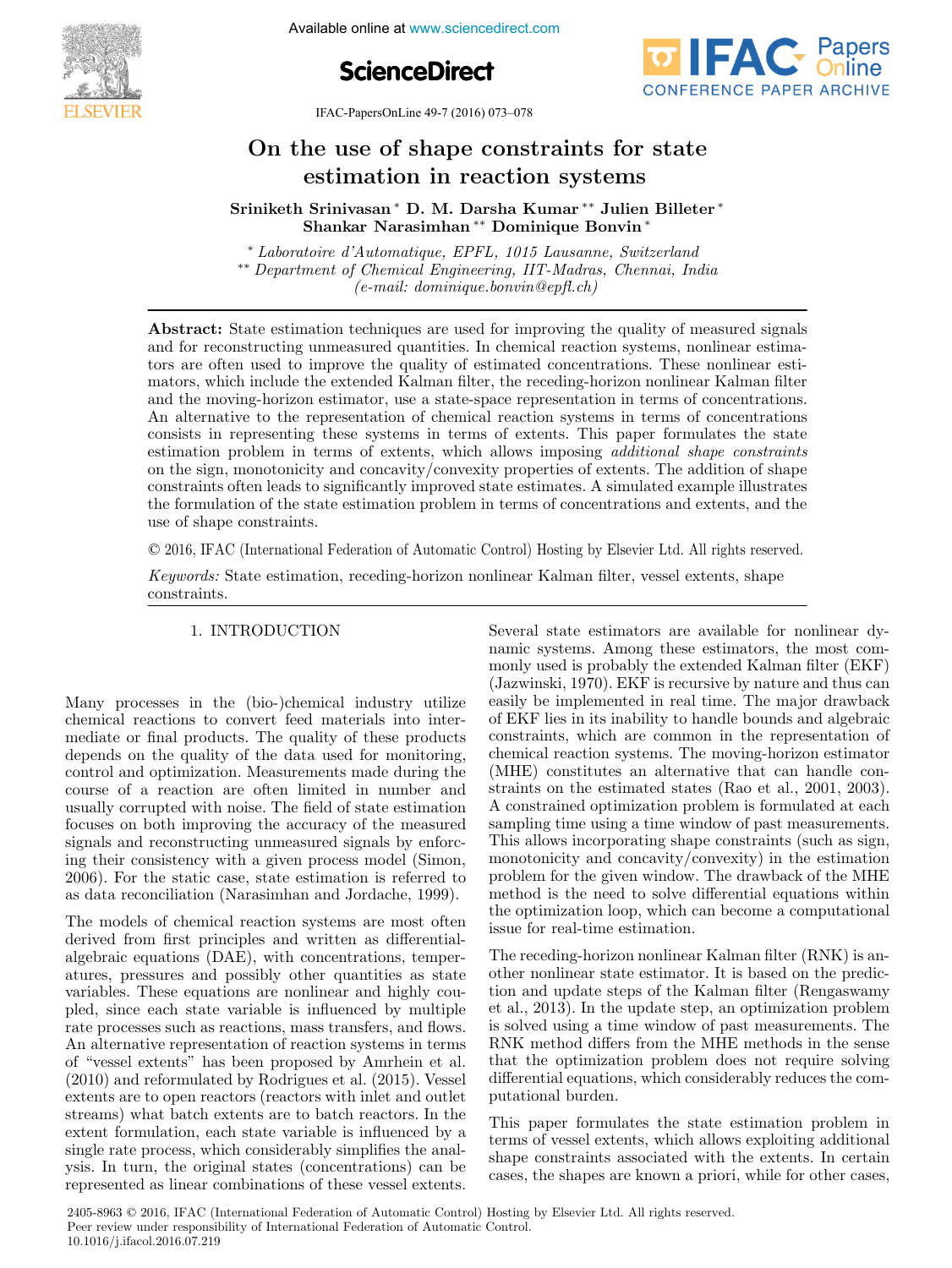a data-driven approach can be used to formulate appropriate constraints. The objective of the paper is to compare state estimation in the (original) concentration domain with state estimation in terms of extents, in particular the advantage that results from being able to use additional shape constraints. Since the objective is not to compare the performance of various nonlinear estimators, the RNK method is chosen here for its computational simplicity.

This paper is organized as follows. Section 2 briefly reviews the representation of chemical reaction systems in terms of both numbers of moles and vessel extents. In Section 3, the shape properties of extents are discussed. Section 4 formulates the RNK in terms concentrations and extents. In Section 5, the performance of these two estimator formulations are compared via a case study, while Section 6 concludes the paper.

### 2. SYSTEM REPRESENTATION

In this section, chemical reaction systems are first modeled in terms of numbers of moles and then in terms of extents.

### *2.1 Numbers of moles*

Consider a homogeneous reaction system involving S species,  $R$  independent reactions,  $p$  inlet streams, and one outlet stream. A dynamic model in terms of the numbers of moles can be written as

$$
\dot{\mathbf{n}}(t) = \mathbf{N}^{\mathrm{T}} \mathbf{r}_v(t) + \mathbf{W}_{in} \mathbf{u}_{in}(t) - \omega(t) \mathbf{n}(t), \ \mathbf{n}(0) = \mathbf{n}_0, \ (1)
$$

where **n** is the S-dimensional vector of numbers of moles,  $\mathbf{r}_v := V \mathbf{r}$  with V the volume and r the R-dimensional vector of reaction rates,  $\mathbf{u}_{in}$  is the *p*-dimensional vector of inlet mass flowrates,  $\omega := \frac{u_{out}}{m}$  is the inverse residence time with the mass m and the outlet mass flowrate  $u_{out}$ , **N** is the  $R \times S$  stoichiometric matrix,  $\mathbf{W}_{in} = \mathbf{M}_{w}^{-1} \check{\mathbf{W}}_{in}$ is the  $S \times p$  matrix of inlet compositions, with  $\mathbf{M}_w$  the S-dimensional diagonal matrix of molecular weights and  $\check{\mathbf{W}}_{in} = [\check{\mathbf{w}}_{in}^1 \cdots \check{\mathbf{w}}_{in}^p]$  with  $\check{\mathbf{w}}_{in}^j$  the *S*-dimensional vector of weight fractions of the jth inlet flow, and  $n_0$  is the S-dimensional vector of initial conditions. Note that the mass  $m$  can be computed from the numbers of moles  $\mathbf{n}$  as  $m(t) = \mathbf{1}_S^T \mathbf{M}_w \mathbf{n}(t)$  or through integration of the continuity equation upon knowledge of the inlet and outlet streams:  $\dot{m}(t) = \mathbf{1}_p^{\mathrm{T}} \mathbf{u}_{in}(t) - u_{out}(t), m(0) = m_0.$ 

The concentrations are computed from the numbers of moles as  $\mathbf{c}(t) = \frac{\mathbf{n}(t)}{V(t)}$  and the reaction rates  $\mathbf{r}(t)$  are typically nonlinear functions of  $\mathbf{c}(t)$ .

The S-dimensional representation given in Eq. (1) often contains redundancies, as the system evolves in time only due to the  $R$  independent reactions, the  $p$  independent inlets and the outlet stream. Hence, for a reactor with outlet, there exists  $q := S - (R + p + 1)$  invariants, which are identically equal to zero, such that,

$$
\mathbf{P}^+\mathbf{n}(t) = \mathbf{0}_q,\tag{2}
$$

where the  $S \times q$  matrix **P** describes the q-dimensional null space of the matrix  $[\mathbf{N}^T \ \mathbf{W}_{in} \ \mathbf{n}_0]$ , and  $\mathbf{P}^+$  is the pseudoinverse of P. The invariant relationships given in Eq. (2) can be used to rewrite Eq. (1) in terms of  $d := R + p +$  1 independent species. The dynamic model can then be rewritten as:

$$
\dot{\mathbf{n}}_1(t) = \mathbf{N}_1^{\mathrm{T}} \mathbf{r}_v(t) + \mathbf{W}_{in,1} \mathbf{u}_{in}(t) - \omega(t) \mathbf{n}_1(t), \quad \mathbf{n}_1(0) = \mathbf{n}_{01} \quad \text{(3a)}
$$
\n
$$
\mathbf{n}_2(t) = -\mathbf{P}_2 \mathbf{P}_1^+ \mathbf{n}_1(t), \tag{3b}
$$

where  $n_1$  is the d-dimensional vector of independent species,  $n_2$  the q-dimensional vector of dependent species,  $\mathbf{N}_1$  is the  $R \times d$  subset of the stoichiometric matrix,  $\mathbf{W}_{in,1}$  the  $d \times p$  subset of inlet compositions,  $\mathbf{n}_{01}$  the ddimensional vector of initial conditions,  $P_2$  is the  $q \times q$ subset of **P** corresponding to the dependent species and  $\mathbf{P}_1$  the  $d \times q$  subset of P corresponding to the independent species. Note that the set of independent species are chosen such that rank of the matrix  $[\mathbf{N}_1^T \ \mathbf{W}_{in,1} \ \mathbf{n}_{01}] = d$ .

#### *2.2 Vessel extents*

The reaction system (3a) can be expressed in terms of vessel extents by using the linear transformation (Rodrigues et al.,  $2015$ <sup>1</sup>

$$
\mathbf{x}(t) = \mathbf{T}_1 \mathbf{n}_1(t) = \left[\mathbf{N}_1^{\mathrm{T}} \ \mathbf{W}_{in,1} \ \mathbf{n}_{01}\right]^{-1} \mathbf{n}_1(t). \tag{4}
$$

The transformed system reads:

$$
\dot{\mathbf{x}}_r(t) = \mathbf{r}_v(t) - \omega(t) \mathbf{x}_r(t), \qquad \mathbf{x}_r(0) = \mathbf{0}_R \quad \text{(5a)}
$$

$$
\dot{\mathbf{x}}_{in}(t) = \mathbf{u}_{in}(t) - \omega(t)\mathbf{x}_{in}(t), \qquad \mathbf{x}_{in}(0) = \mathbf{0}_p \quad (5b)
$$

$$
\dot{x}_{ic}(t) = -\omega(t) x_{ic}(t), \qquad x_{ic}(0) = 1, \qquad (5c)
$$

with the reconstruction equations:

$$
\mathbf{n}_{1}(t) = \mathbf{N}_{1}^{\mathrm{T}} \mathbf{x}_{r}(t) + \mathbf{W}_{in,1} \mathbf{x}_{in}(t) + \mathbf{n}_{01} x_{ic}(t) \tag{6a}
$$

$$
\mathbf{n}_2(t) = \mathbf{N}_2^{\mathrm{T}} \mathbf{x}_r(t) + \mathbf{W}_{in,2} \mathbf{x}_{in}(t) + \mathbf{n}_{02} x_{ic}(t).
$$
 (6b)

The vessel extent of reaction  $x_{r,i}(t)$  expresses the amount of material produced or consumed by the ith reaction that is still in the reactor at time  $t$ , the negative term on the right-hand side accounting for what has left the reactor. Similarly, the vessel extent of inlet expresses the amount of material loaded by the jth inlet that is still in the reactor at time t. Finally,  $x_{ic}(t)$  indicates the fraction of the initial conditions that is still in the reactor at time t. The various extents can be grouped in the extent vector  $\mathbf{x} := [\mathbf{x}_r^{\mathrm{T}} \ \mathbf{x}_{in}^{\mathrm{T}} \ x_{ic}]^{\mathrm{T}}$ . Note that Eqs (6a) and (6b) can be written together as:

$$
\mathbf{n}(t) = \mathbf{N}^{\mathrm{T}} \mathbf{x}_r(t) + \mathbf{W}_{in} \mathbf{x}_{in}(t) + \mathbf{n}_0 \, x_{ic}(t). \tag{7}
$$

### 3. STATE CONSTRAINTS

Constraints on state estimates can be formulated based on either the numbers of moles or the extents. Furthermore, these constraints are either known a priori because they are generally valid or they can be inferred from measured data. Section 3.1 introduces constraints on the numbers of moles and on the extents based on prior knowledge. Section 3.2 introduces a procedure for estimating shape constraints on the numbers of moles and on the extents based on measurements.

<sup>&</sup>lt;sup>1</sup> The  $(S \times S)$ -dimensional transformation matrix in Rodrigues et al. (2015) reads  $\mathbf{T} := \begin{bmatrix} \mathbf{N}^T & \mathbf{W}_{in} & \mathbf{n}_0 & \mathbf{P} \end{bmatrix}^{-1}$ . Here  $\mathbf{T}_1$  is a submatrix of dimension  $d \times d$ .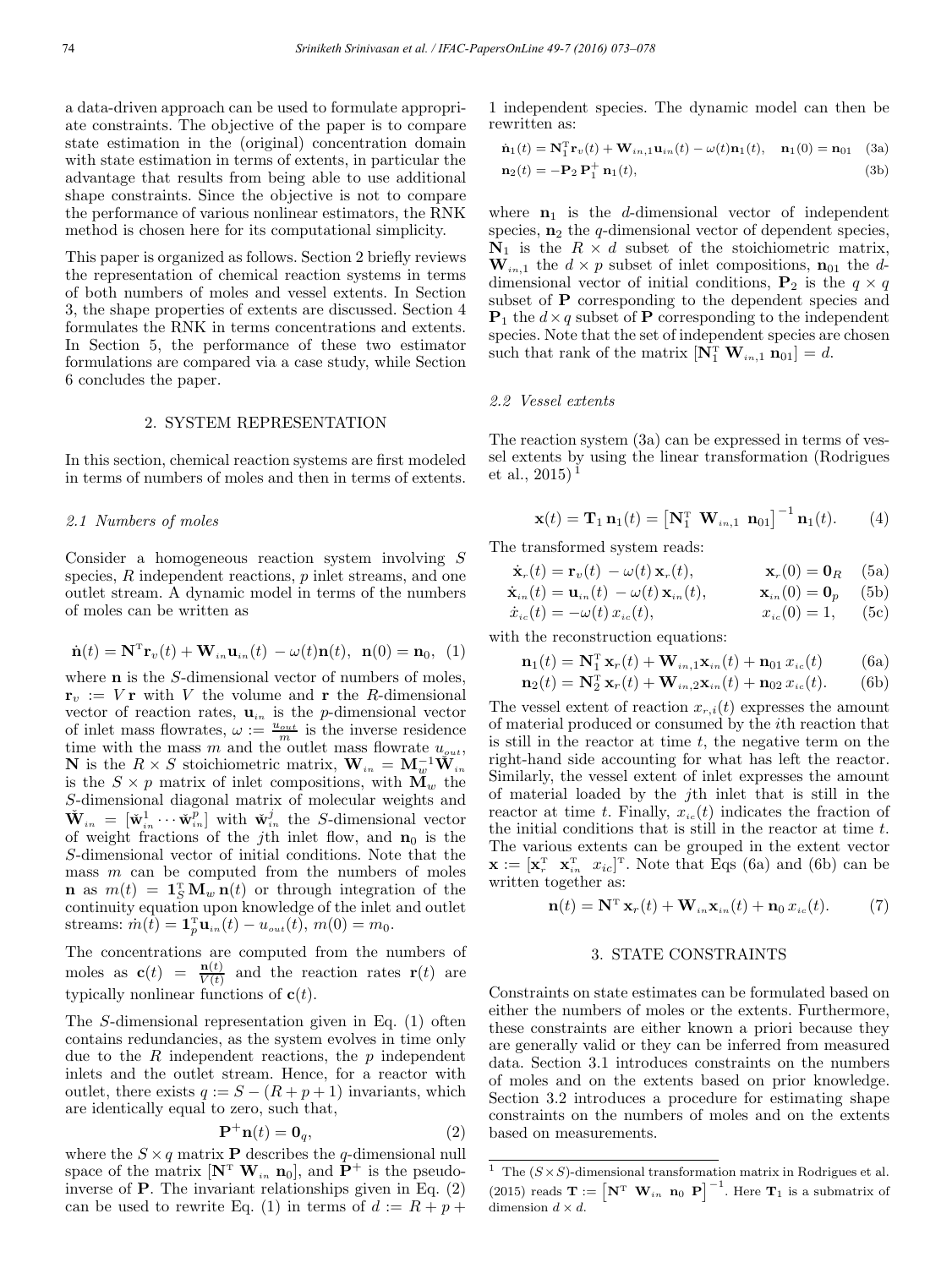### *3.1 Constraints based on prior knowledge*

#### *Concentrations*

The numbers of moles of all species are nonnegative at all sampling times,

$$
\mathbf{n}(t_h) \ge \mathbf{0}_S, \qquad \forall h = 0, 1, \dots, H. \tag{8}
$$

Since the numbers of moles are affected by various rate processes, it is difficult to impose generally valid shape constraints except for few special cases:

- If a species in a batch reactor appears only as reactant (product) in one or more irreversible reactions, then the corresponding number of moles is monotonically decreasing (increasing).
- If a species in a semi-batch reactor appears only as reactant (product) in one or more irreversible reactions and is not added via an inlet stream, then the corresponding number of moles is monotonically decreasing (increasing).

#### *Extents*

In the extent domain, the constraints (8) can be enforced at all sampling times  $t_h$  ( $\forall h = 0, 1, \ldots, H$ ) as:

$$
\mathbf{N}^{\mathrm{T}}\mathbf{x}_{r}(t_{h})+\mathbf{W}_{in}\mathbf{x}_{in}(t_{h})+\mathbf{n}_{0}\,x_{ic}(t_{h})\geq\mathbf{0}_{S}.\qquad(9)
$$

Furthermore, since each extent expresses the effect of a single rate process, it is possible in certain cases to impose additional constraints on their time evolution. The shape constraints that one can impose *a priori* on vessel extents are described next, first for reactors without outlet and then for reactors with outlet.

### Batch and semi-batch reactors

Without outlet  $(\omega = 0)$ , the model (5) reduces to:

$$
\dot{\mathbf{x}}_{r}(t) = \mathbf{r}_{v}(t) \qquad \mathbf{x}_{r}(0) = \mathbf{0}_{R} \qquad (10a)
$$
\n
$$
\dot{\mathbf{x}}_{r}(t) = \mathbf{u}_{r}(t) \qquad \mathbf{x}_{r}(0) = \mathbf{0}_{r}, \qquad (10b)
$$

$$
\mathbf{A}_{in}(t) = \mathbf{u}_{in}(t) \qquad \mathbf{A}_{in}(0) = \mathbf{0}_p, \qquad (100)
$$

and  $x_{ic}(t) = 1$ , for which we can propose the following properties.

*Lemma 1:* (Extents of inlet) *The extents of inlet are:*

- *(a) nonnegative monotonically increasing functions,*
- *(b) convex (concave) if the corresponding inlet flowrates are monotonically increasing (decreasing)* <sup>2</sup> *.*

*Proof:* The proof of (a) follows from

$$
\mathbf{x}_{in}(t_{h+1}) = \mathbf{x}_{in}(t_h) + \int_{t_h}^{t_{h+1}} \mathbf{u}_{in}(t)dt
$$
\n
$$
\forall h = 0, 1, \dots, H-1,
$$
\n(11)

and the fact that  $\mathbf{u}_{in}(t) \geq \mathbf{0}_p$  on  $t \in [t_0, t_H]$ .

To prove convexity in (b), consider the three time points  $t_h < t_{h+1} < t_{h+2}$  on the interval  $[t_0, t_H]$ . From (11) and the fact that the inlet flowrates are monotonically increasing, it follows that

$$
\frac{\mathbf{x}_{in}(t_{h+2})-\mathbf{x}_{in}(t_{h+1})}{t_{h+2}-t_{h+1}} \geq \mathbf{u}_{in}(t_{h+1}) \geq \frac{\mathbf{x}_{in}(t_{h+1})-\mathbf{x}_{in}(t_h)}{t_{h+1}-t_h},
$$

which gives the convexity property (Boyd and Vandenberghe, 2004),

$$
\frac{\mathbf{x}_{in}(t_{h+2})-\mathbf{x}_{in}(t_{h+1})}{t_{h+2}-t_{h+1}} \geq \frac{\mathbf{x}_{in}(t_{h+1})-\mathbf{x}_{in}(t_h)}{t_{h+1}-t_h}.
$$

Similar arguments are used to prove concavity.

*Lemma 2:* (Extents of irreversible reactions) *The extents of irreversible reactions are:*

- *(a) nonnegative monotonically increasing functions,*
- *(b) concave (convex) if the corresponding reaction rates are monotonically decreasing (increasing).*

*Proof:* The proof of (a) follows from

$$
\mathbf{x}_{r}(t_{h+1}) = \mathbf{x}_{r}(t_{h}) + \int_{t_{h}}^{t_{h+1}} \mathbf{r}_{v}(t)dt
$$
\n
$$
\forall h = 0, 1, \dots, H - 1,
$$
\n(13)

and the fact that  $\mathbf{r}_v(t) \geq \mathbf{0}_R$  on  $t \in [t_0, t_H]$ .

To prove concavity in (b), consider the three time points  $t_h < t_{h+1} < t_{h+2}$  on the interval  $[t_0, t_H]$ . From (13) and the fact that the reaction rates are monotonically decreasing, it follows that

$$
\frac{\mathbf{x}_r(t_{h+2})-\mathbf{x}_r(t_{h+1})}{t_{h+2}-t_{h+1}} \leq \mathbf{r}_v(t_{h+1}) \leq \frac{\mathbf{x}_r(t_{h+1})-\mathbf{x}_r(t_h)}{t_{h+1}-t_h},
$$

which gives the concavity property,

$$
\frac{\mathbf{x}_r(t_{h+2}) - \mathbf{x}_r(t_{h+1})}{t_{h+2} - t_{h+1}} \leq \frac{\mathbf{x}_r(t_{h+1}) - \mathbf{x}_r(t_h)}{t_{h+1} - t_h}.
$$

Similar arguments are used to prove convexity.

# Reactors with outlet

In the presence of an outlet, the monotonicity and convexity/concavity properties of the extents of inlet and reaction no longer hold. There remains the nonnegative properties of  $\mathbf{x}_{in}(t)$ , and of  $\mathbf{x}_{r}(t)$  for irreversible reactions. In addition, the following property holds for the extent of initial conditions.

*Lemma 3:* (Extent of initial conditions) *The extent of initial conditions is a nonnegative monotonically decreasing function.*

*Proof:* The solution to Eq. (5c) is  $x_{ic}(t) = e^{-\int_0^t \omega(t)dt}$ . It follows that  $x_{ic}(t)$  cannot be negative and, from  $\omega(t) \geq 0$ , that it is monotonically decreasing. п

# *3.2 Constraints based on measurements*

In certain cases, generic shape constraints cannot be guaranteed, but are nevertheless present in (at least part of) the data. For example, it is common to observe extents of reaction with an inflection point, where the extents change from a convex to a concave shape or conversely.

The procedure for identifying shape constraints on the basis of measurements is presented in the context of the extent domain, but it can also be applied in the concentration domain. The procedure is as follows:

- (1) Using Eq. (5) and noting that  $\mathbf{r}_v$  is a function of **x**, express the first and second time derivatives of the extents *analytically* in terms of **x**,  $\mathbf{u}_{in}$  and  $\omega$ .
- (2) Select a time window  $\mathscr{T}$  of size N.

 $\Box$ 

 $\Box$ 

In practice, it is required to know the monotonic behavior of the inlet flowrates or reaction rates but not their exact numerical values.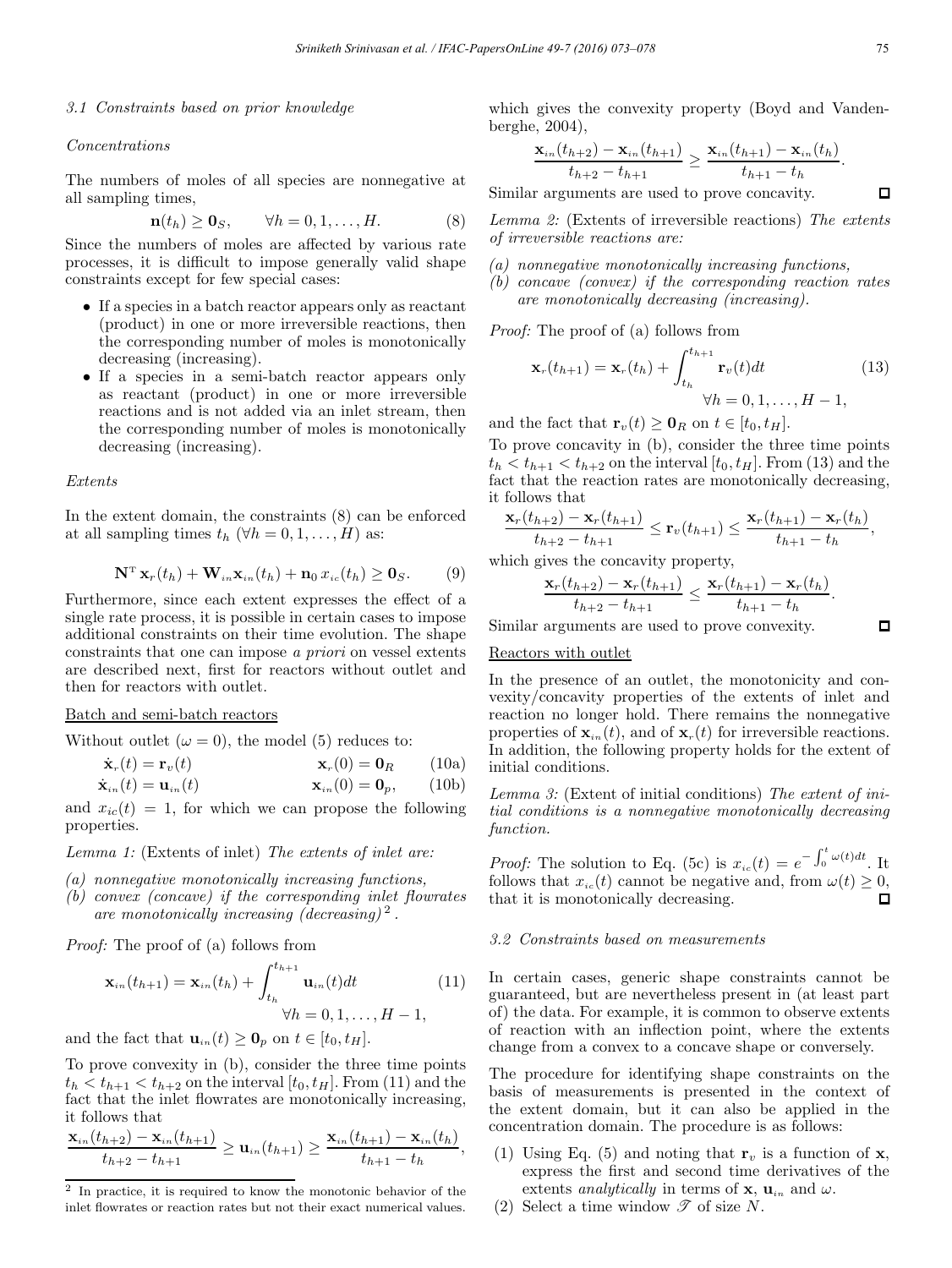- (3) Compute the extents  $\tilde{\mathbf{x}}(t_h) = \mathbf{T}_1 \tilde{\mathbf{n}}_1(t_h)$  in the time window  $\mathscr T$  from the *measured* numbers of moles  $\tilde{\mathbf{n}}_1(t_h)^3$ .
- (4) Estimate the first and second derivatives of each extent using the analytical expressions in Step (1), that is,  $\tilde{x}_i(t_h)$  and  $\tilde{x}_i(t_h)$ ,  $i = 1, \ldots, d, t_h \in \mathcal{T}$ .
- (5) Design shape constraints based on the sign of the estimated second derivatives:
	- if  $\ddot{x}_i(t_h) \geq 0$ ,  $\forall t_h \in \mathscr{T}$ , then  $\tilde{x}_i(t)$  is convex on  $\mathscr{T},$  and stop the procedure;
	- if  $\tilde{\ddot{x}}_i(t_h) \leq 0$ ,  $\forall t_h \in \mathcal{T}$ , then  $\tilde{x}_i(t)$  is concave on  $\mathscr{T},$  and stop the procedure;
	- if  $\ddot{x}_i(t_h)$  changes sign on the time window  $\mathscr{T}$ , reduce the size of the time window and go back to Step  $(2)$ ; however, if N is already small with regard to the window size that is necessary to handle measurement noise, no convex/concave shape can be imposed and proceed to Step (6) to investigate the existence of monotonicity constraints.
- (6) Design shape constraints based on the sign of the estimated first derivatives:
	- if  $\dot{\tilde{x}}_i(t_h) \geq 0$ ,  $\forall t_h \in \mathscr{T}$ , then  $\tilde{x}_i(t)$  is monotonically increasing on  $\mathscr{T}$ , and stop the procedure;
	- if  $\dot{\tilde{x}}_i(t_h) \leq 0$ ,  $\forall t_h \in \mathscr{T}$ ,  $\tilde{x}_i(t)$  is monotonically decreasing on  $\mathscr{T}$ , and stop the procedure;
	- in case  $\tilde{x}_i(t_h)$  changes sign on the time window  $\mathscr{T}$ , there are no observable shape constraints; however, the nonnegative properties of  $\tilde{\mathbf{x}}_{in}(t)$ ,  $\tilde{x}_{ic}(t)$ , and of  $\tilde{\mathbf{x}}_r(t)$  for irreversible reactions remain valid.

### 4. STATE ESTIMATION

In this section, the state estimation problem is formulated for an RNK filter. The formulation is given for the general case of a reactor with outlet. For state estimation in a stochastic framework, it is necessary to extend the system representations given in Section 2 with a measurement equation and both process and measurement noises.

For the system representation in (3a), one has:

$$
\dot{\mathbf{n}}_1(t) = \mathbf{N}_1^{\mathrm{T}} \mathbf{r}_v(t) + \mathbf{W}_{in,1} \mathbf{u}_{in}(t) - \omega(t) \mathbf{n}_1(t) + \mathbf{w}_{n1}(t),
$$
  

$$
\mathbf{n}_1(0) = \mathbf{n}_{01} \quad (15a)
$$

$$
\mathbf{y}(t) = \begin{bmatrix} \mathbf{I}_d \\ -\mathbf{P}_2 \mathbf{P}_1^+ \end{bmatrix} \mathbf{n}_1(t) + \mathbf{w}_y(t)
$$
(15b)

The S-dimensional measurement vector y contains the measured numbers of moles. The term  $w_y$  represents Gaussian white measurement noise of covariance  $\dot{\mathbf{Q}}_y$ . The term  $w_{n1}$  is a Gaussian random variable with zero-mean and constant variance-covariance matrix  $\mathbf{Q}_{n1}$ . For the system (5), one can write:

$$
\dot{\mathbf{x}}_r(t) = \mathbf{r}_v(t) - \omega(t) \mathbf{x}_r(t) + \mathbf{w}_r(t), \qquad \mathbf{x}_r(0) = \mathbf{0}_R \quad (16a)
$$

$$
\dot{\mathbf{x}}_{in}(t) = \mathbf{u}_{in}(t) - \omega(t)\,\mathbf{x}_{in}(t) + \mathbf{w}_{in}(t), \qquad \mathbf{x}_{in}(0) = \mathbf{0}_p \quad (16b)
$$

$$
\dot{x}_{ic}(t) = -\omega(t) x_{ic}(t) + w_{ic}(t), \qquad x_{ic}(0) = 1 \qquad (16c)
$$

$$
\mathbf{y}(t) = \mathbf{N}^{\mathrm{T}} \mathbf{x}_r(t) + \mathbf{W}_{in} \mathbf{x}_{in}(t) + \mathbf{n}_0 x_{ic}(t) + \mathbf{w}_y(t).
$$
 (16d)

The terms  $\mathbf{w}_r$ ,  $\mathbf{w}_{in}$  and  $w_{ic}$  are Gaussian random variables with zero-mean and constant variance-covariance  $\mathbf{Q}_r, \mathbf{Q}_{in}$ , and  $q_{ic}$ , respectively.

In the next section, the RNK filter equations are developed for the formulation in terms of extents. The corresponding equations in terms of numbers of moles can be written similarly.

#### *4.1 Receding-horizon nonlinear Kalman filter*

For the ease of notation, the right-hand sides of Eqs.  $(16a)$ – $(16c)$  are defined as  $f_r(\cdot)$ ,  $f_{in}(\cdot)$  and  $f_{ic}(\cdot)$  and are aggregated to the d-dimensional vector  $f(\cdot)$ ; similarly, the block-diagonal covariance matrix  $\mathbf{Q}_x$  is formed:

$$
\mathbf{x} = \begin{bmatrix} \mathbf{x}_r \\ \mathbf{x}_{in} \\ x_{ic} \end{bmatrix}, \mathbf{f}_x(\cdot) = \begin{bmatrix} \mathbf{f}_r(\cdot) \\ \mathbf{f}_{in}(\cdot) \\ f_{ic}(\cdot) \end{bmatrix}, \mathbf{Q}_x = \begin{bmatrix} \mathbf{Q}_r & 0 & 0 \\ 0 & \mathbf{Q}_{in} & 0 \\ 0 & 0 & q_{ic} \end{bmatrix}.
$$
 (17)

The RNK filter implements the prediction and update steps over a time window. These steps are briefly discussed next.

#### *Prediction step*

Given the state vector  $\mathbf{x}(t_h|t_h)$ , one computes the *a priori* estimate  $\mathbf{x}(t_{h+1}|t_h),\ldots,\mathbf{x}(t_{h+N}|t_h)$  for the time window  $\mathscr T$  of length N using the state evolution described by Eqs (16a)-(16c). This prediction step is also referred to as 'open-loop' estimation. Let the  $(Nd)$ -dimensional vector  $\mathbf{x}_{\mathcal{F}|t_h}$  concatenate all these predicted states, i.e.  $\mathbf{x}_{\mathcal{F}|t_h} :=$  $\left[\mathbf{x}(t_{h+1}|t_h)^{\mathrm{T}},\cdots,\mathbf{x}(t_{h+N}|t_h)^{\mathrm{T}}\right]^{\mathrm{T}}$ .

An *a priori* estimate of the covariance matrix  $\mathbf{P}_{\mathcal{I}|t_h}$  of dimension  $(Nd \times Nd)$  is given by

$$
\mathbf{P}_{\mathcal{I}} | t_h = \left( \begin{array}{cccc} \mathbf{P}_{t_{h+1} | t_h} & \mathbf{P}_{(t_{h+1} t_{h+2}) | t_h} & \cdots & \mathbf{P}_{(t_{h+1} t_{h+N}) | t_h} \\ \mathbf{P}_{(t_{h+1} t_{h+2}) | t_h} & \mathbf{P}_{t_{h+2} | t_h} & \cdots & \mathbf{P}_{(t_{h+2} t_{h+N}) | t_h} \\ \vdots & \vdots & \ddots & \vdots \\ \mathbf{P}_{(t_{h+1} t_{h+N}) | t_h} & \cdots & \cdots & \mathbf{P}_{t_{h+N} | t_h} \end{array} \right),
$$

where the diagonal elements represent the variances of the predicted states and the off-diagonal elements represent the covariance between predicted states. The elements of the matrix  $\mathbf{P}_{\mathscr{T} | t_h}$  are estimated from  $\mathbf{P}(t_h|t_h)$  using the following iterative relationships (Rengaswamy et al., 2013):

$$
\mathbf{P}_{t_{h+N}|t_h} = \mathbf{A}_{t_{h+N-1}} \mathbf{P}_{t_{h+N-1}|t_h} \mathbf{A}_{t_{h+N-1}}^{\mathrm{T}} + \mathbf{Q}_x
$$

 $\mathbf{P}_{(t_{h+N-1})(t_{h+N})|t_h} = \mathbf{P}_{(t_{h+N-1})(t_{h+N-1})|t_h} \mathbf{A}_{t_{h+N-1}}^\mathrm{T}.$ The recursion is initialized using

$$
\mathbf{P}_{t_{h+1}|t_h} = \mathbf{A}_{t_h} \mathbf{P}_{t_h|t_h} \mathbf{A}_{t_h}^{\mathrm{T}} + \mathbf{Q}_x,
$$

where  $\mathbf{A}_{t_h} := \exp\{\frac{\partial \mathbf{f_x}}{\partial \mathbf{x}}|_{\mathbf{x}(t_h|t_h)}\}$  is the linearization matrix of the differential equations (16a)–(16c).

# *Update step*

Given the N measured outputs  $y_{\mathscr{T}} := [y(t_{h+1})^T, \ldots,$  $\mathbf{y}(t_{h+N})^{\mathrm{T}}$ , the update step of RNK is formulated as a constrained optimization problem, whose solution is the *a* posteriori state estimate  $\mathbf{x}_{\mathscr{T}|t_{h+N}} := [\mathbf{x}(t_{h+1}|t_{h+1})^T, \ldots,$  $\mathbf{x}(t_{h+N}|t_{h+N})^{\mathrm{T}}$ . With the introduction of the quantities  $\bm{\alpha} \ := \ \mathbf{x}_{\mathscr{T} | t_{h+N}} - \mathbf{x}_{\mathscr{T} | t_h} \ \text{ and } \ \bm{\beta} \ := \ \mathbf{y}_{\mathscr{T}} - \mathbf{f}_y \left( \mathbf{x}_{\mathscr{T} | t_h} \right), \ \text{the}$ update step can be formulated as the following constrained optimization problem:

The extents can also be computed using the data reconciliation procedure described by Srinivasan et al. (2015).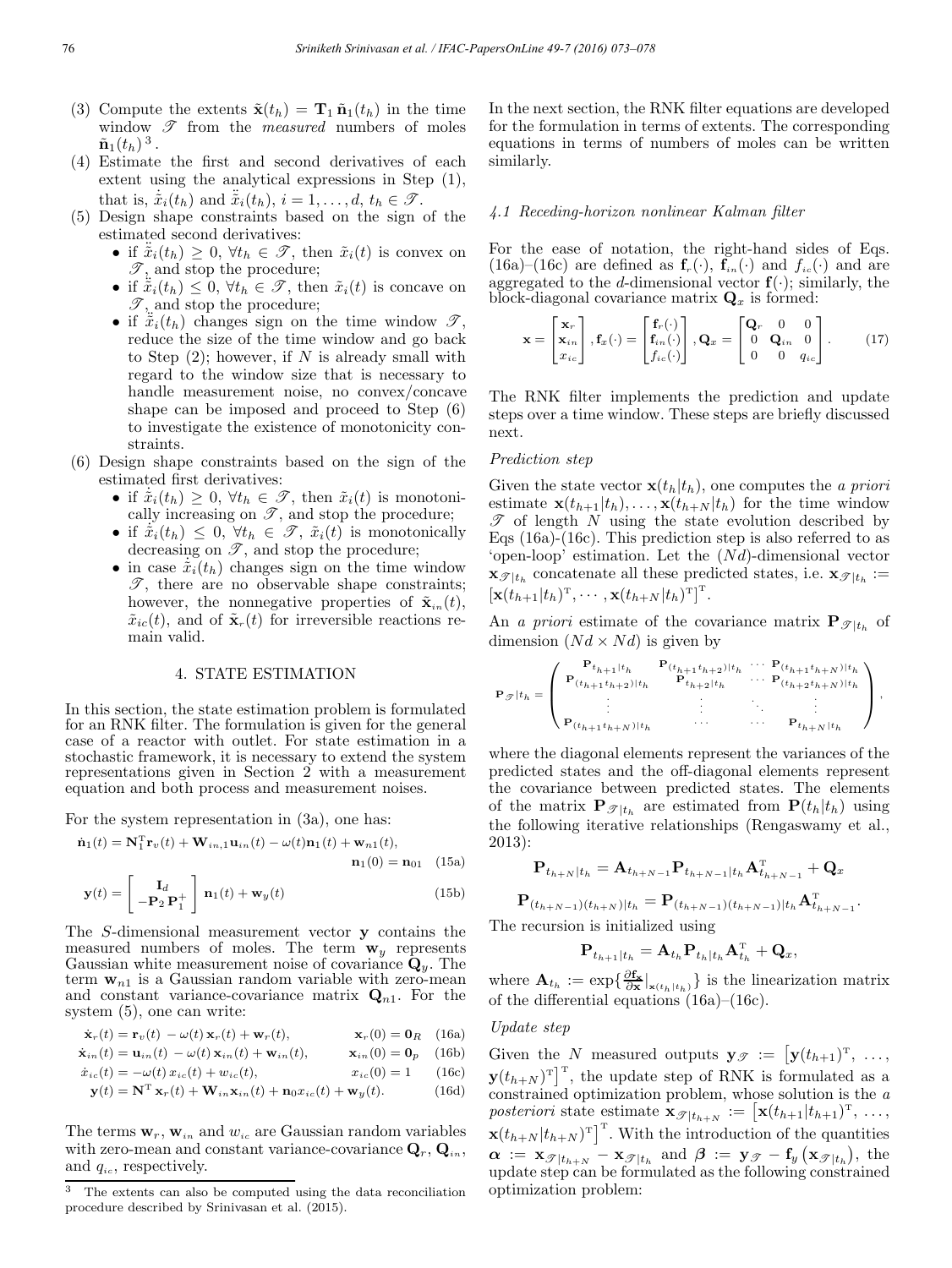$$
\min_{\mathbf{x}_{\mathcal{F}|t_{h+N}}} \quad \alpha^{\mathrm{T}} \mathbf{P}_{\mathcal{F}|t_h}^{-1} \alpha + \beta^{\mathrm{T}} \mathbf{Q}_y^{-1} \beta
$$
\n
$$
\text{s.t.} \quad \mathbf{h}(\mathbf{x}_{\mathcal{F}|t_{h+N}}) \leq \mathbf{0}_m
$$
\n
$$
\mathbf{x}_{\mathcal{F}|t_{h+N}} \geq \mathbf{0}_{Nd},
$$

where  $h(\cdot)$  denotes the m applicable shape constraints.

The *a posteriori* covariance matrix  $\mathbf{P}_{\mathcal{I}|t_{h+N}}$  is computed as follows (Rengaswamy et al., 2013):

$$
\mathbf{K}_{\mathcal{F}|t_{h+N}} = \mathbf{P}_{\mathcal{F}|t_h} \mathbf{C}_{\mathcal{F}|t_h} (\mathbf{C}_{\mathcal{F}|t_h} \mathbf{P}_{\mathcal{F}|t_h} \mathbf{C}_{\mathcal{F}|t_h}^{\mathrm{T}} + \mathbf{Q}_{n1})^{-1} (18)
$$

$$
\mathbf{P}_{\mathcal{F}|t_{h+N}} = (\mathbf{I} - \mathbf{K}_{\mathcal{F}|t_{h+N}} \mathbf{C}_{\mathcal{F}|t_h}) \mathbf{P}_{\mathcal{F}|t_h},\tag{19}
$$

where  $\mathbf{C}_{\mathscr{T}|t_h}$  is the linearized measurement equation obtained at  $\mathbf{x}_{\mathscr{T}|t_h}$ . At the end of this prediction-update step, the scheme is repeated for the next time window of length N, that is, from  $t_{h+2}$  to  $t_{h+N+1}$ . Note that, in the absence of constraints, the RNK filter reduces to the EKF filter.

### 5. SIMULATED CASE STUDY

This section uses a simulated example and the RNK filter to compare the performance of constrained state estimation in terms of numbers of moles and in terms of extents.

#### *Reaction system*

Consider the following two-reaction system,

$$
R1: A + B \to C \qquad \qquad r_1 = k_1 c_A c_B \qquad (20)
$$

$$
R2: A + C \to D \qquad \qquad r_2 = k_2 c_A c_C. \qquad (21)
$$

The reaction system is simulated in a fed-batch reactor with  $k_1 = 0.5$  and  $k_2 = 0.3$ , both in units L mol<sup>-1</sup> min<sup>-1</sup>,  $V = 1$  L,  $n_{A0} = 5$  mol, and  $n_{B0} = n_{C0} = 0$  mol. Species B is fed to the reactor with an inlet flowrate of 5 g min<sup>-1</sup>. Species A, B and D are chosen as the independent species. The numbers of moles of species  $C$  are obtained using the invariant relation obtained from Eq. (2):

$$
n_C(t) = n_{A0} + n_{C0} + 2 n_{D0} - n_A(t) - 2 n_D(t).
$$

The numbers of moles of species  $A, B$  and  $D$  are assumed to be measured every minute for 50 minutes. The simulated numbers of moles are corrupted with Gaussian white noise with the variance matrix,

$$
\mathbf{Q}_y = \begin{bmatrix} 0.0806 & 0 & 0 \\ 0 & 0.0106 & 0 \\ 0 & 0 & 0.0553 \end{bmatrix}.
$$

The flowrate and the volume are assumed to be perfectly known.

### *RNK filter in terms of numbers of moles*

The differential equations in terms of numbers of moles are written as:

$$
\dot{n}_A(t) = -\frac{\hat{k}_1}{V(t)} n_A(t) n_B(t) - \frac{\hat{k}_2}{V(t)} n_A(t) n_C(t) + w_{n,A} \qquad (22a)
$$

$$
\dot{n}_B(t) = -\frac{\hat{k}_1}{V(t)} n_A(t) n_B(t) + w_{in,B} u_{in}(t) + w_{n,B}
$$
\n(22b)

$$
\dot{n}_D(t) = \frac{\hat{k}_2}{V(t)} n_A(t) n_C(t) + w_{n,C},
$$
\n(22c)

with the (incorrect) parameter values  $\hat{k}_1 = 0.75$  and  $\hat{k}_2 = 0.5$ . The process noise vector  $\mathbf{w}_{n1}$  is assumed to be zero-mean with the variance matrix,

$$
\mathbf{Q}_{n1} = \left[ \begin{array}{ccc} 0.1 & 0 & 0 \\ 0 & 0.025 & 0 \\ 0 & 0 & 0.025 \end{array} \right].
$$

The following constraints are known from prior knowledge:

- $n_A(t)$  is monotonically decreasing,
- $n_D(t)$  is monotonically increasing.

Furthermore, concave and convex constraints on all independent species are obtained from measurements using a window size  $N = 10$ .

# *RNK filter in terms of extents*

The differential equations in terms of extents read:

$$
\begin{aligned}\n\dot{x}_{r,1}(t) &= \frac{\hat{k}_1}{V(t)} \Big( n_{A0} - x_{r,1}(t) - x_{r,2}(t) \Big) \Big( w_{in} x_{in}(t) - x_{r,1}(t) \Big) + w_{x_{r,1}} \tag{23a} \\
\dot{x}_{r,2}(t) &= \frac{\hat{k}_2}{V(t)} \Big( n_{A0} - x_{r,1}(t) - x_{r,2}(t) \Big) \Big( x_{r,1}(t) - x_{r,2}(t) \Big) + w_{x_{r,2}} \tag{23b} \\
\dot{x}_{in}(t) &= u_{in}(t) + w_{x_{in}}.\n\end{aligned}
$$

The process noise vector  $w_x$  is zero-mean and has the covariance matrix,

$$
\mathbf{Q}_x = \begin{bmatrix} 0.125 & 0.025 & 0 \\ 0.025 & 0.025 & 0 \\ 0 & 0 & \epsilon \end{bmatrix}.
$$

Since the flowrate is perfectly known,  $\epsilon$  is theoretically zero, but it is set to  $10^{-5}$  for numerical reasons. The non-zero part of  $\mathbf{Q}_x$  is computed from  $\mathbf{Q}_{n1}$  using the transformation (4).

The following constraints are known from the reaction system and the operating conditions:

- $x_{r,1}(t)$  is concave,
- $x_{r,2}(t)$  is monotonically increasing,
- $x_{in}(t)$  is monotonically increasing.

Furthermore, concave and convex constraints on  $x_{r,2}(t)$ and  $\mathbf{x}_{in}(t)$  are obtained from measurements using the window size  $N = 10$ .

#### *Results and Discussion*

First, the performance of the two state estimators is compared using only constraints based on prior knowledge. Table 1 compares the sum of the squared errors for the estimation of the numbers of moles <sup>4</sup> without and with shape constraints, the shape constraints being based exclusively on prior knowledege. Clearly, the addition of shape constraints improves the estimates. Furthermore, the performance is better via  $x$  than via  $n$ , which can be attributed to the fact that more constraints can be placed on x than on n.

A similar comparison is done for shape constraints determined from both prior knowledge and measurements. Table 2 compares the sum of the squared errors for the estimation of the numbers of moles without and with shape constraints. The performance of both estimators is improved by the addition of shape constraints obtained from

 $\frac{4}{4}$  Since the formulation in terms of extents gives extent estimates, the numbers of moles are reconstructed using Eq. (7).